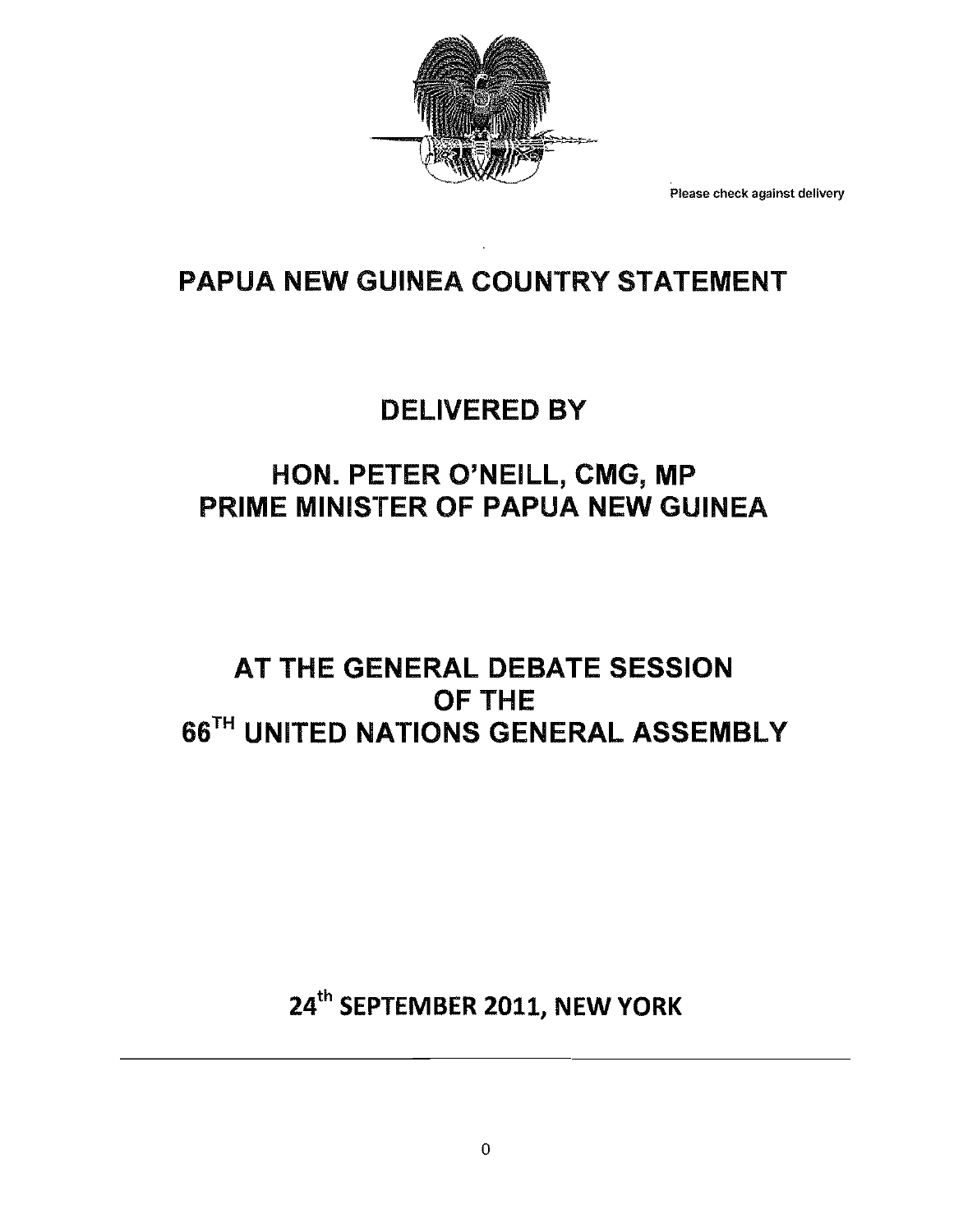Mr. President Secretary General Excellencies Ladies and Gentlemen

Allow me on behalf of the Government and People of Papua New Guinea to offer our warmest congratulations on your assumption of the Presidency of the 66<sup>th</sup> Session of the UN General Assembly.

We pledge support to your statement highlighting the success of global endeavors that are founded on the principles of partnership, justice and responsibility.

I thank your predecessor, Dr. Joseph Diess, for his invaluable contributions to the UN and wish him well.

Mr. President

I also wish to congratulate the UN Secretary-General, His Excellency Mr. Ban Ki-moon, on his reappointment for a second term and thank him for attending our recent annual Pacific Islands Forum Leaders' Summit in Auckland, New Zealand.

His attendance at our regional meeting is the first of its kind by a UN Secretary General and is testament to the strengthening ties between the United Nations and the Pacific region.

We particularly note his heartfelt comments when describing his experiences on witnessing the adverse effects of climate change in low lying atolls in the Republic of Kiribati and the various developmental challenges faced by many small island developing states, in our region.

Like other speakers, allow me to also take this opportunity to welcome our newest member of the UN Family - the Republic of South Sudan - admitted on  $9^{th}$  July 2011.

Mr. President

Papua New Guinea continues to benefit from a strong UN presence through its delivery of various development programs.

Papua New Guinea has welcomed and formalized the "One UN - Delivering as One"concept in 2006, as a model self-starter country. This has unified all the efforts of various UN Agencies under One Budgetary Framework, Monitoring and Evaluation process.

This concept will enable a more effective and efficient way for the UN to deliver on its mandate. In particular, the new Country Program for Papua New Guinea which will be rolled out beginning in January 2012 targeting Governance, Social Justice, Health, Education, Gender, Environment, Climate Change and Disaster Management.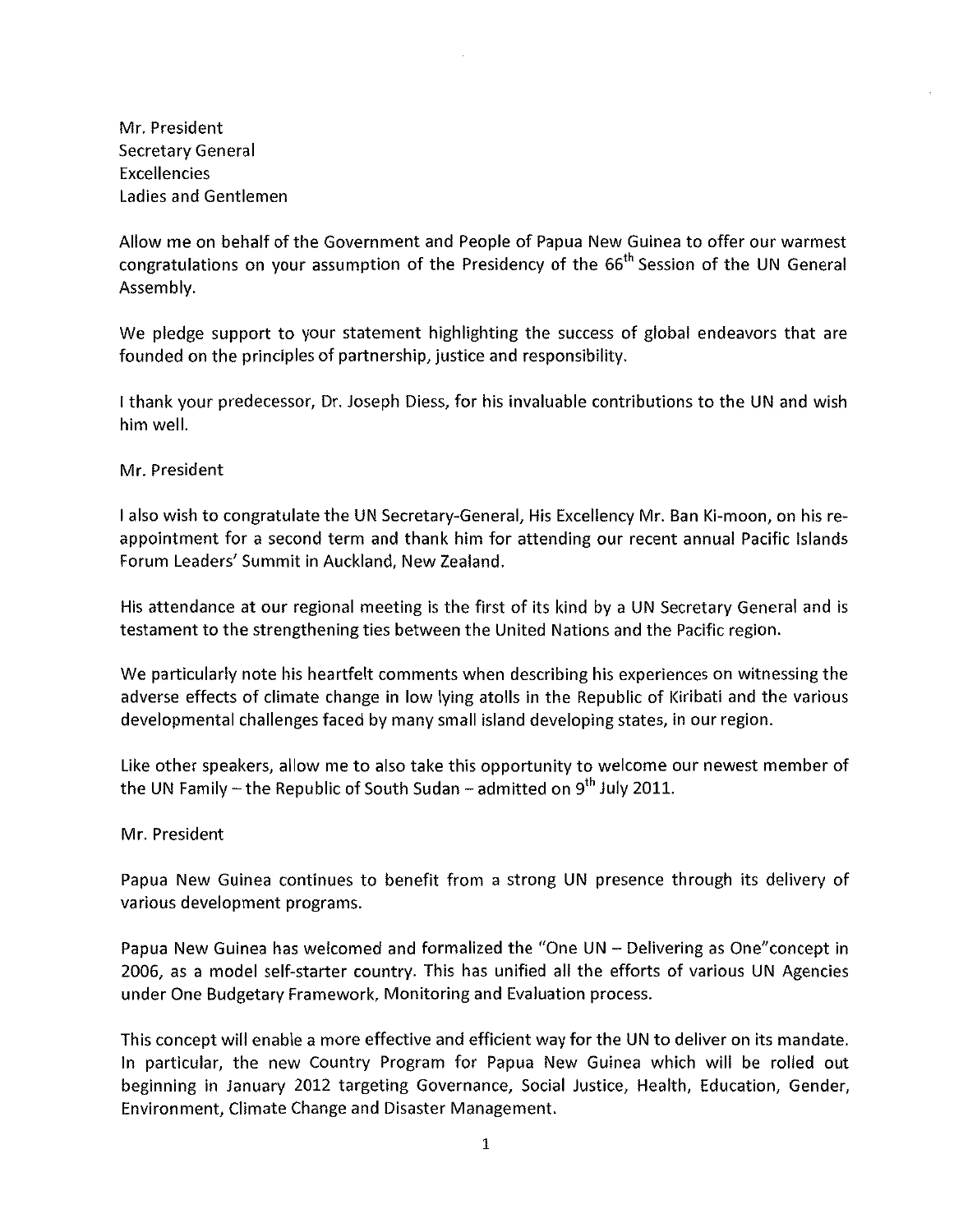#### Mr. President

This new country program is part of our overall efforts to the achievement of the Millennium Development Goals.

ţ.

Since the publication of the inaugural MDG Report in 2004, Papua 'New Guinea has produced two MDG progress reports. The first was a summary report in 2009 and the second a comprehensive report in 2010. These reports showed that we were able to achieve some of the national MDG targets, especially on poverty reduction and child mortality.

In terms of universal primary education, Papua New Guinea is progressing well with enrollments for children in grades one to six increasing significantly by 53%. This is a marked improvement and will increase the literacy rate in the long term.

Our Government recently announced a free education policy from elementary level to Year 10 and subsidized education from Grades 11 to University, commencing 2012.

We are also revamping our National Health system to improve immunization programs, clean and safer water supply, centralize the purchase and supply of drugs, maternal and child mortality, and reduce malaria, HIV Aids, and other communicable diseases.

The recent important Non-Communicable Diseases Summit attended by our Minister for Health has re-iterated our equal responsibility for our own, our families' and our communities' health and wellbeing.

#### Mr. President

Our Government remains committed to achieving the MDGs and we are now up-scaling progress in all relevant sectors.

The new Development Strategic Plan 2010-2030, and Medium Term Development Plan aims to develop and foster key enabling environments, which will progress Papua New Guinea to a middle-income country and will improve on its Human Development Index ranking.

We call on all our development partners to complement our efforts to achieve the MDG targets in line with national development plans and policies. I believe other developing countries will support our call.

We are also investing heavily into the rehabilitation of our major transport infrastructure such as roads, airports and sea- ports. Aside from that we are also rolling out rural communication and electrification. As you are aware, improved infrastructure will enable effective service delivery.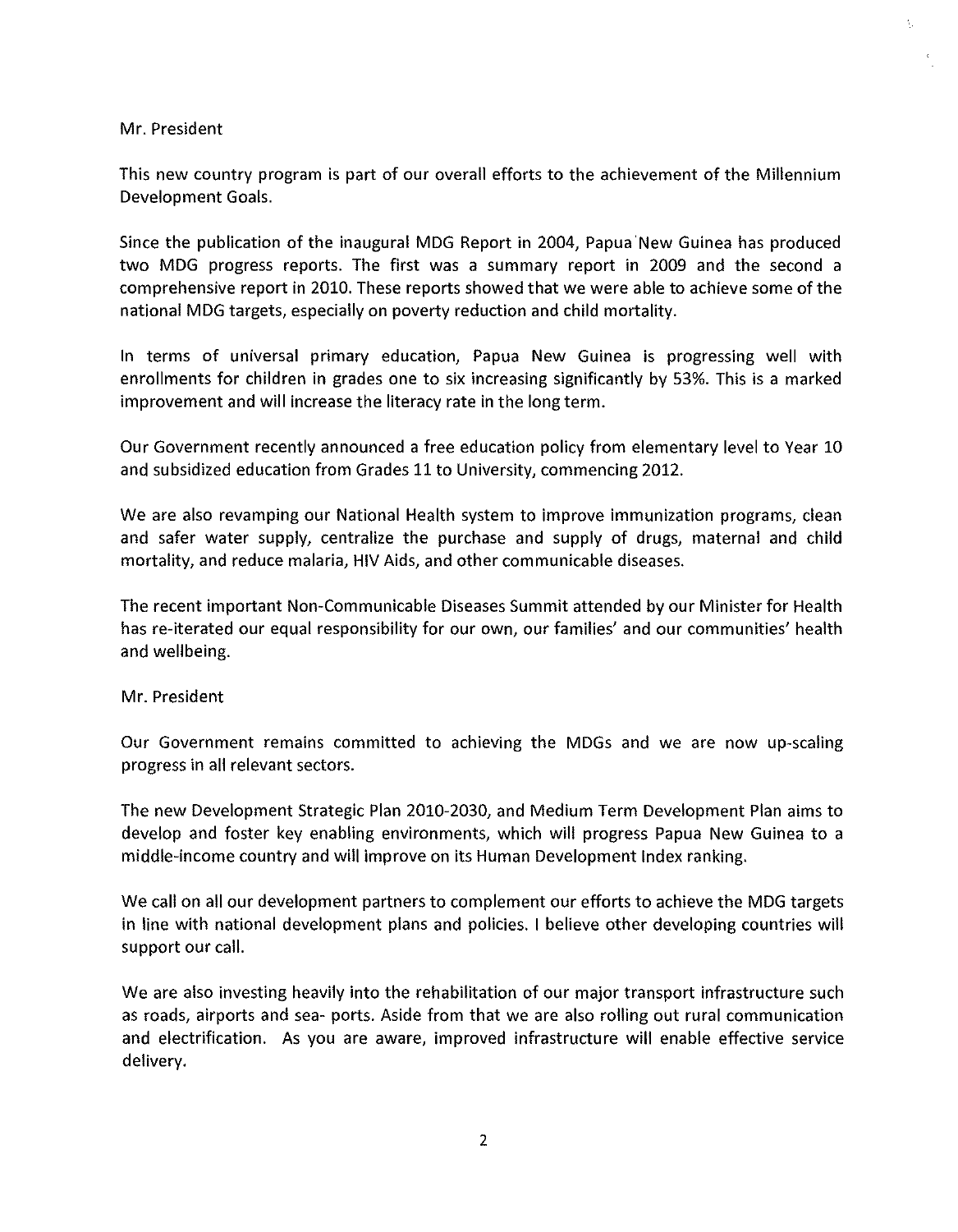## Mr. President

Women play critical roles in all facets of development. Our Government is conscious of the need to have more women participate actively in the affairs of state and in the economic life of Papua New Guinea.

I am pleased to report that we have recently passed the first vote on a parliamentary bill that will provide for 22 reserved seats for women to contest in the coming Elections in 2012. This does not stop them from contesting any of the existing seats.

## Mr. President

We also appreciate the push by multilateral partners like Asian Development Bank and World Bank on gender equality. But in the same breath, we urge them to support our financial institutions by specifically allocating funds without risk, to be lent to women entrepreneurs to develop business opportunities.

We note the recently adopted San Francisco Declaration by APEC countries last week under the leadership of the United States of America. This is a major step forward supporting Women in Business and is a powerful tool for women of APEC member countries.

We will encourage our women in Papua New Guinea to take advantage of opportunities created by the Declaration.

Mr. President

There remain many other global challenges, which continue to affect development aspirations of many nations.

## Nuclear Non-Proliferation

The Pacific remains a nuclear weapons free zone. We call upon other member states, those who are not signatories to sign and ratify the Rarotonga Treaty.

## Small Arms **and** Light Weapons

The illegal use, abuse and the dangerous proliferation of small arms and light weapons continue to hamper the development aspirations of many developing countries. We therefore call upon the international community to seriously deal with outstanding issues such as the illegal supply and trade of small arms.

Our Government will do all it can to accelerate the implementation ofthe recommendations of our Gun Summit Report.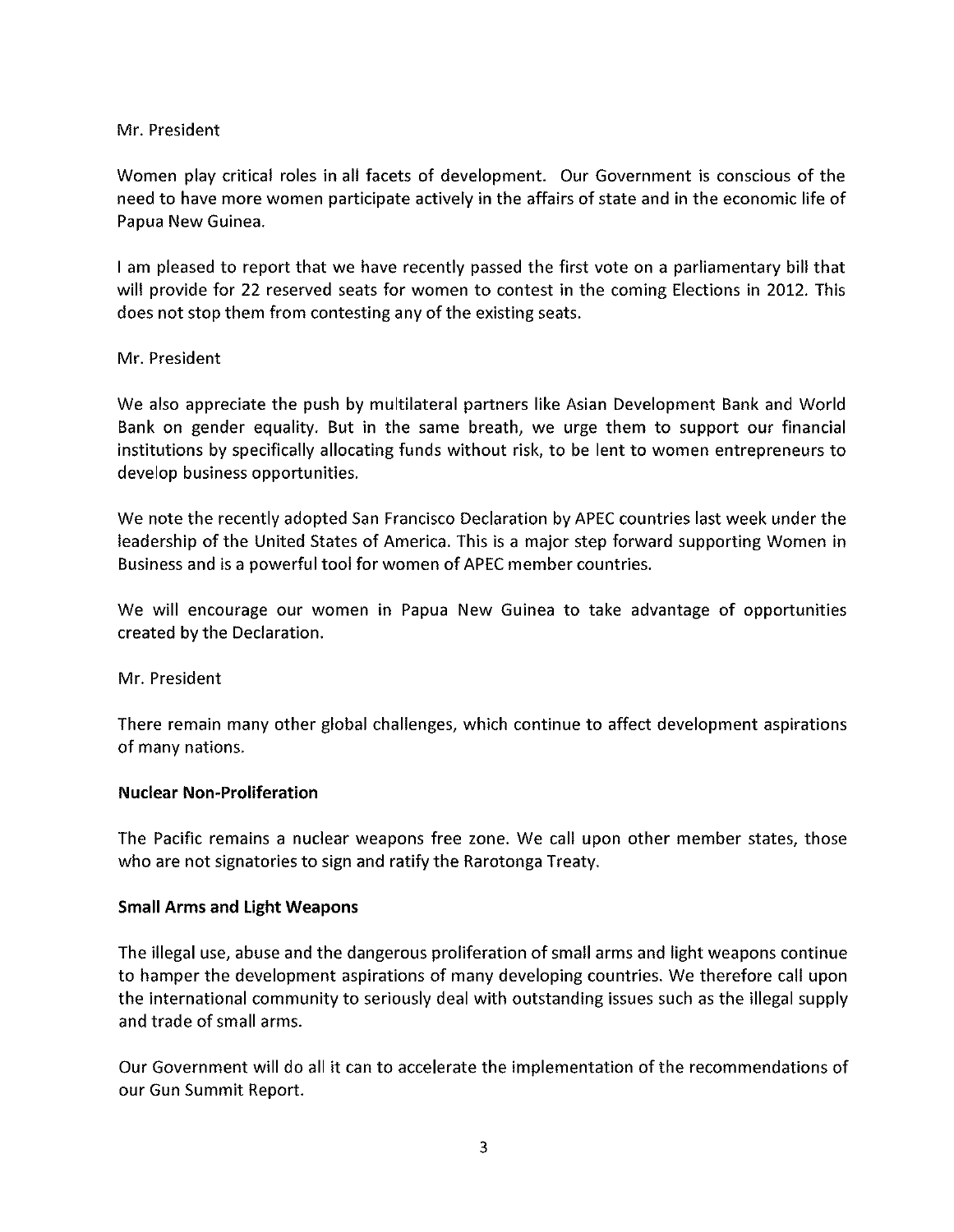## Trans National Crime

Papua New Guinea remains committed to work closely with governments and relevant international law enforcement agencies to curb drug trafficking, human trafficking and money laundering.

#### Climate Change

As one of the top five remaining rainforest nations, we are committed to addressing the many challenges of climate change, biodiversity and sustainable development of our forest and marine resources.

We continue to maintain dialogue with all stakeholders being mindful that issues confronting many nations on climate change are complex.

Mr. President

### United Nations Reform

We support and encourage the reform of the UN, its agencies and its secretariat to become more responsive and active to the global, regional and national challenges.

We re-iterate our call for an expansion of membership in the Permanent and Non-Permanent categories of the UN Security Council, which must take into account the geo-political realities of today's world.

#### Our Contribution to Global Security

In terms of our contribution to the maintenance of international peace and security, I am pleased to announce the deployment of our uniformed personnel as UN Military Observers.

This is history in the making for Papua New Guinea and we thank the UN for the opportunity for our security personnel to participate in international peace keeping duties.

#### Regional Issues

Tuna is an important source of food and economic resource to the Pacific Island States besides tourism.

Papua New Guinea and countries that are Parties to the Nauru Agreement are determined to process tuna onshore to add value and create employment for our people. We encourage investors to invest in onshore activities.